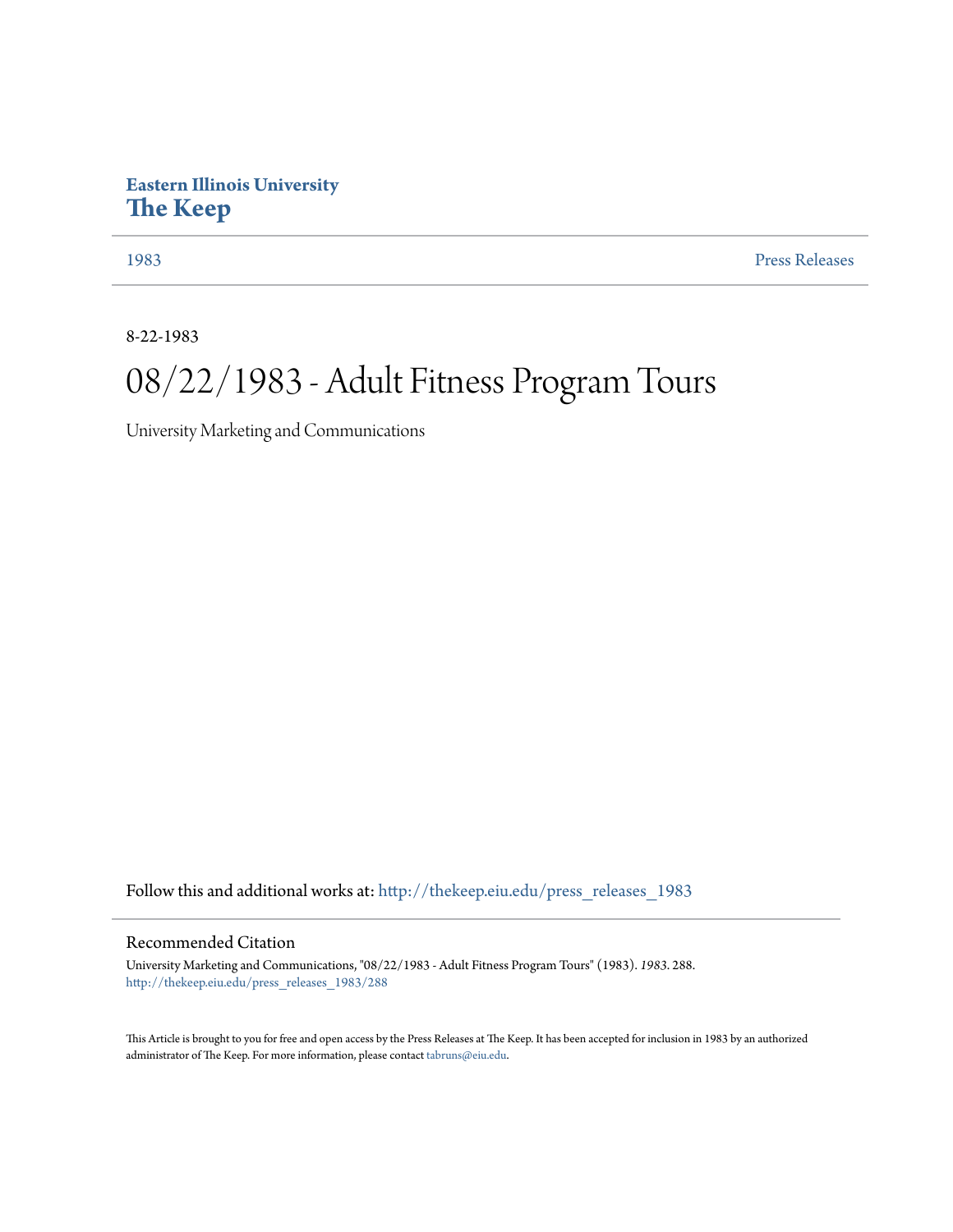

August 22, 1983 Select  $\mathcal{Z}$ 

HARRY READ. Director of Information and Publications (217) 581-2820

## FOR IMMEDIATE RELEASE

CHARLESTON, IL--The new Adult Fitness Program at Eastern Illinois University will be explained at an open house in the Lantz Building on Sunday, Aug. 28 from 2 to 4 p.m.

Visitors will tour the fitness and testing facilities in small groups every 10 minutes. Tours will start at the main concourse next to the swimming pool and will be completed at the Human Performance Laboratory in the north east lower level.

Demonstrations will be given in the laboratory and brochures describing the program will be available.

Dr. Thomas Woodall, director of the program and laboratory in the Physical Education Department, said "quality years" have been added to the lives of participants in the 18-year old Run For Your Life program, and that now a new, "very meaningful and unique program is available."

Woodall said the newly-renovated laboratory has recently doubled in size and has added approximately \$50,000 in sophisticated testing equipment.

"Though we have always done research and testing in our laboratory," Woodall said, "the new equipment will make it possible for much more extensive testing of exercising adults."

He said the equipment was made available through the unnamed charitable beneficiary portion of the Linder Trust, administered by the Charleston National Bank, and that "it was through the joint efforts of the Sarah Bush Lincoln Health Center and Eastern that the equipment was obtained."

-30-